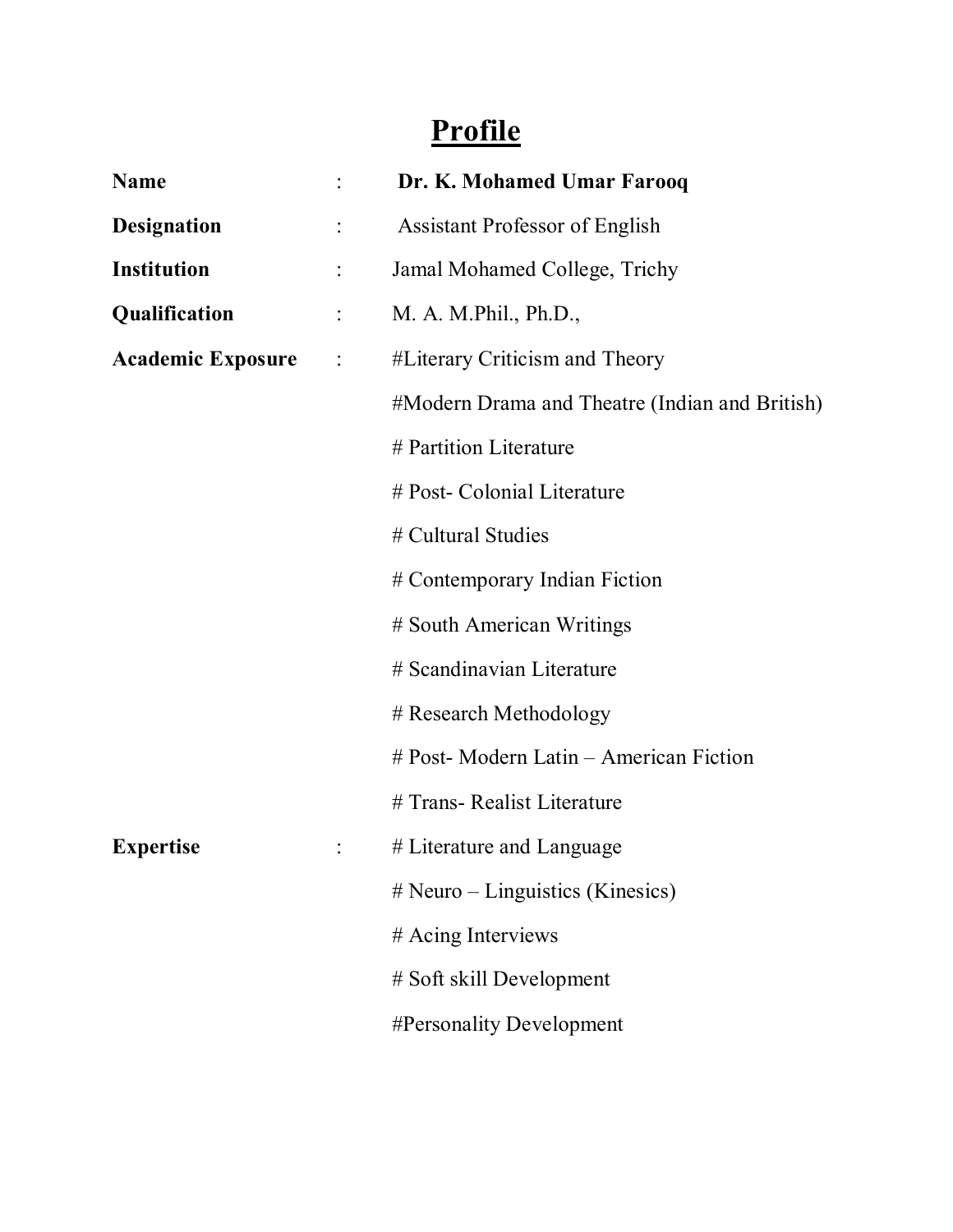| <b>Specialisation:</b>          | $#$ Poet                                                                             |
|---------------------------------|--------------------------------------------------------------------------------------|
|                                 | # Motivational Trainer                                                               |
|                                 | # Soft skill Trainer                                                                 |
|                                 | # Placement and career Trainer                                                       |
|                                 | # Voice and Accent Trainer                                                           |
|                                 | # Stage Acting Trainer                                                               |
|                                 | # Theatre Training                                                                   |
|                                 | # Script Writer                                                                      |
|                                 | # Short film making $&$ Training                                                     |
| <b>Awards and Achievements:</b> | # Cleared UGC Exam                                                                   |
|                                 | $#$ University rank Holder (M. A)                                                    |
|                                 | # Recited Poems in various Literature Festivals                                      |
|                                 | # Won Awards for proficiency in English<br>Literature                                |
|                                 | # Won awards in various Poetry writing<br>Competitions                               |
|                                 | # Chaired Sessions in Seminars and Conferences                                       |
|                                 | # Published poems in many reputed journals                                           |
|                                 | # Presented papers in various international,<br>National and state level conferences |
|                                 | # Published research articles in various journals                                    |
|                                 | # Trained students for events like BARD Fest and<br>won Overall Trophies             |